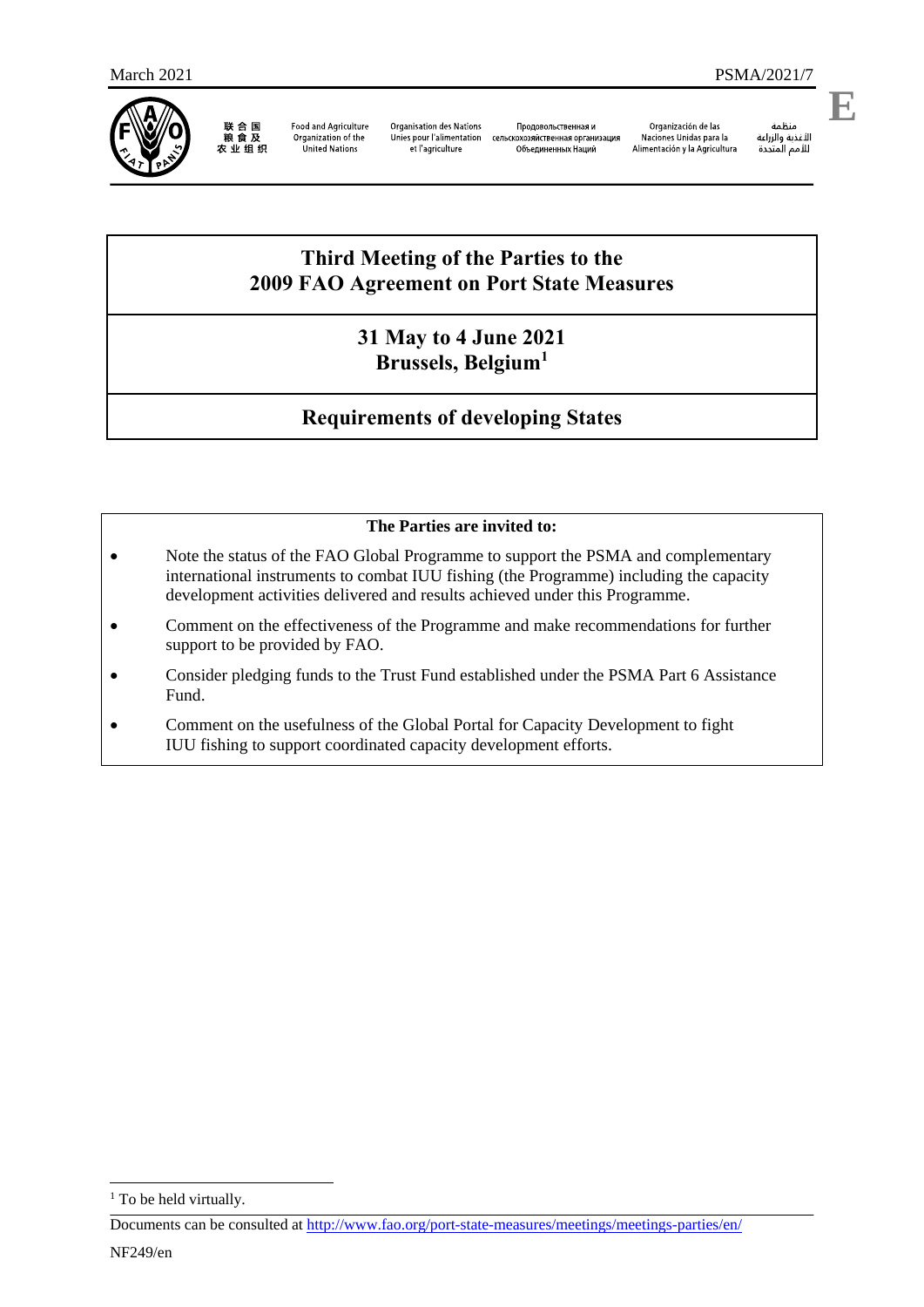#### **I. Introduction**

- 1. The special requirements of developing States concerning the implementation of the FAO Agreement on Port State Measures to Prevent, Deter and Eliminate Illegal, Unreported and Unregulated Fishing (the Agreement or PSMA), are addressed under Part 6 of the Agreement, and through the ad-hoc working group established by the Parties to the Agreement (hereinafter referred to as the Part 6 Working Group).
- 2. The terms of reference of the Part 6 Working Group were adopted at the First Meeting of the Parties to the Agreement2, held from 29 to 31 May 2017, in Oslo, Norway. The first<sup>3</sup> and second<sup>4</sup> meetings of the Part 6 Working Group were held from 1 to 2 June 2017, in Oslo, Norway, and from 5 to 6 July 2018, in Rome, Italy, respectively. The outcomes of these two meetings were discussed at the Second Meeting of the Parties to the PSMA, held from 3 to 6 June 2019, in Santiago, Chile<sup>5</sup>, where Parties adopted the terms of reference for the funding mechanisms under Part 6 of the Agreement.

### **II. Outcomes of the third meeting of the Part 6 Working Group**

3. The third meeting of the Part 6 Working Group was held on 7 June 2019, in Santiago, Chile<sup>6</sup>. The Part 6 Working Group discussed the terms of reference for the funding mechanisms under Part 6 of the PSMA, and made concrete recommendations for its use to support national and regional efforts to implement the Agreement. The Part 6 Working Group elected Mr Bjarne Garden from Norway and Ms Desri Yanti from Indonesia as the two official representatives from the Parties to join the FAO Secretariat on the panel to review applications and make recommendations on the assistance to be granted from the Trust Fund established under the Part 6 Assistance Fund. The Part 6 Working Group welcomed the proposed design and content of the Global Portal for Capacity Development to combat IUU fishing being developed by FAO, and encouraged FAO to continue its development.

### **III. Trust Fund**

4. The Trust Fund has been established under the PSMA Part 6 Assistance Fund in accordance with the terms of reference for the funding mechanisms under Part 6 of the PSMA, approved by the Parties at the Second Meeting of the Parties. Parties are invited to make pledges to contribute to the fund.

### **IV. FAO global programme to support the implementation of the PSMA and complementary international instruments to combat illegal, unreported and unregulated (IUU) fishing**

- 5. In response to FAO Members' requests for assistance in the implementation of the PSMA, in 2017, FAO launched a global capacity development programme to support developing coastal States and Small Island Developing States (SIDS) in developing capacity to adopt and implement the provisions of the PSMA and complementary international instruments and tools to combat IUU fishing (PGM/MUL/2016-2021/PSMA).
- 6. The programme represents one component of assistance that is being provided to developing States in accordance with Part 6 of the Agreement, and it contributes to the achievement of SDG 14, and in particular, SDG 14.4 which calls for ending overfishing, IUU fishing and

-

<sup>2</sup> <http://www.fao.org/documents/card/en/c/b6b1b80e-9f2e-446f-ac0d-3eaa4c75b534/>

<sup>3</sup> <http://www.fao.org/documents/card/en/c/5499187b-c88b-45fd-aa51-dd464c240f05>

<sup>4</sup> <http://www.fao.org/3/ca2897en/CA2897EN.pdf>

<sup>5</sup> Report of the Second Meeting of the Parties (PSMA/2021/Inf.2).

<sup>6</sup> Report of the third meeting of Part 6 Working group (PSMA/2021/Inf.4).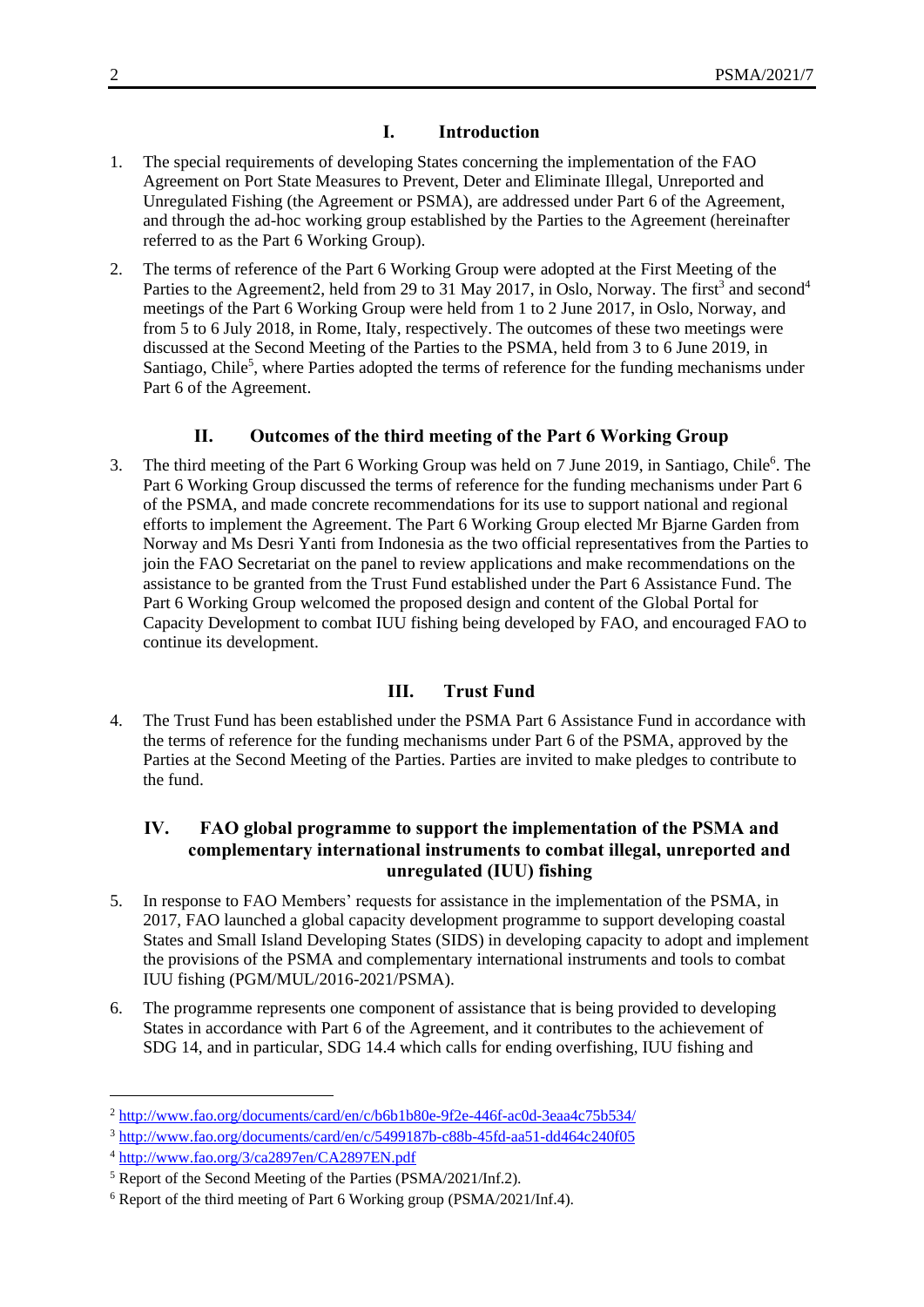- 7. Since its inception, the European Union (EU), Iceland, Norway, the Republic of Korea, Spain, Sweden and the United States of America have committed in excess of USD 20 million for the implementation of the programme through fifteen projects, of which eleven are currently ongoing. Contributions towards the programme as at end December 2020 amount to USD 15.8 million. Actual expenditures for the same period amount to USD 7.4 million, representing 37% and 47% of commitments made and contributions received, respectively (see Annex 1). It should be noted that the global COVID-19 pandemic has significantly slowed delivery of programme activities since March 2020. Finally, resources have also been brought to the programme through FAO's Regular Programme budget, as well as other projects largely dedicated to other, but complementary, fisheries related work.
- 8. Since its inception, the programme has delivered the following capacity development activities: (i) formulation of national strategies and action plans for the implementation of the PSMA and complementary international instruments to combat IUU fishing in 34 developing States; (ii) support to align national policies and legislation with the requirements of the PSMA and complementary international instruments to combat IUU fishing to 20 developing States; (iii) support to review and update monitoring, control and surveillance (MCS) systems and procedures in line with the PSMA and complementary international instruments to combat IUU fishing to 11 developing States; (iv) in-country judicial training in one developing State, in-country port inspection training in one developing State, a sub-regional workshop on flag State performance to five States, and a sub-regional MCS training to four States; (iv) legal training in international fisheries law to 54 officials from 16 developing States; (v) international MCS and port inspection training to 24 officials from seven developing States; and (vi) national-level seminars on the PSMA to four States (see Annex 2). Furthermore, countries have been supported in using regional and international tools and mechanisms for information-sharing and cooperation for the effective implementation of the PSMA and complementary international instruments, including importantly the Global Record of Fishing Vessels, Refrigerated Transport Vessels and Supply Vessels (Global Record).
- 9. As at March 2021, the results of the capacity development activities funded by the programme (see paragraph 8) could be quantified in 20 developing States and Small Island Developing States in Africa, the Asia-Pacific region and in Latin America and the Caribbean, as follows: (i) three further ratifications/accessions to the PSMA; (ii) 13 revised laws in line with the PSMA and complementary international instruments of which six have been adopted and enforced; (iii) 10 drafts for MCS-related regulations of which two have been adopted; (iv) one formulation and three updates/revisions of NPOA-IUUs; (v) two fully and eight partly established, formalized interagency mechanisms; (vi) strengthened MCS and enforcement systems through: the identification of MCS-related standard operating procedures (SOPs) in 11 countries of which two have been fully integrated into the MCS systems; the development of risk assessment tools and procedures in four countries; the development of one, and the preparation of three, national inspection plans.
- 10. Under the programme, FAO has also been producing a number of capacity development materials and guidance documents to facilitate States' legal, policy-level, institutional and operational alignment with the PSMA and complementary international instruments to combat IUU fishing. These documents are in the final stages of production, should be published by the third quarter 2021 at the latest, and include: (1) "A consolidated checklist of coastal, flag and port State responsibilities to combat IUU fishing", (2) "A legal checklist of the main duties and responsibilities of coastal, flag and port States, and internationally agreed market-related measures to prevent, deter and eliminate IUU fishing", (3) "A checklist of Monitoring, Control and Surveillance (MCS) procedures and systems to combat IUU fishing", and (4) a technical guidance document entitled "Understanding and implementing Catch Documentation Schemes for detecting and deterring IUU fishing".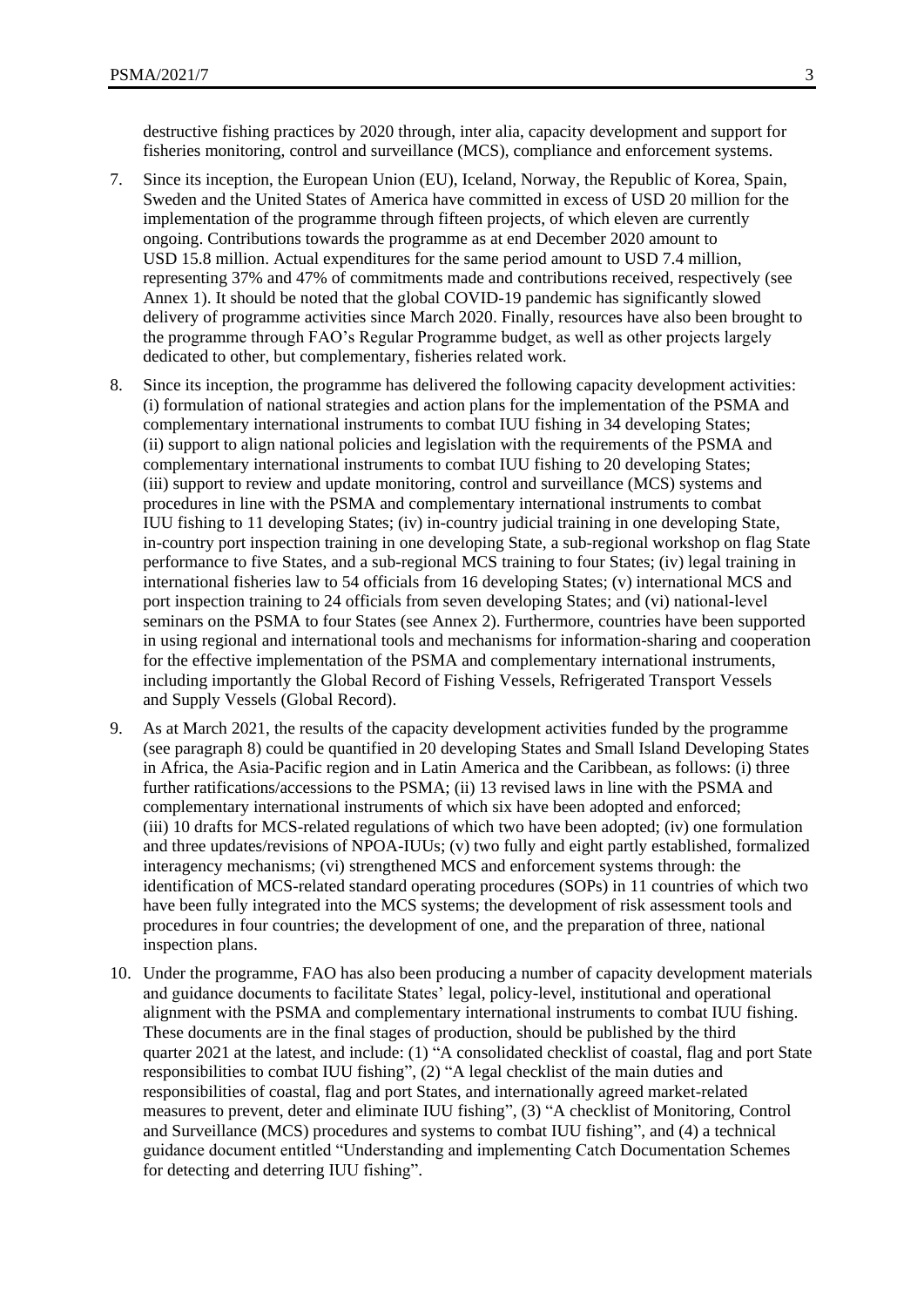- 11. In addition, the programme has been financing: (i) the development of global information systems in support of the implementation of the PSMA, including the PSMA Global Information Exchange System (GIES), the Global Record, the Global Portal for Capacity Development to combat IUU fishing, FAO's database on port State measures (Port-Lex), and the PSMA applications for designated ports and contact points; (ii) the undertaking of studies such as the global study on transhipment and the development of guidelines to estimate the magnitude and impact of IUU fishing, (iii) the development of a comprehensive training programme including a number of courses and materials; and (iv) travel costs for States to participate in the meetings of the Parties to the PSMA and relevant technical working groups.
- 12. Since the Second Meeting of the Parties to the Agreement, the Global Portal for Capacity Development to combat IUU fishing has been developed and is planned to be launched in May 2021 through the FAO IUU-fishing website<sup>7</sup>. The Portal, hosted by FAO, facilitates the sharing of knowledge and information in respect to activities being implemented around the world aimed at supporting States to improve their capacity to combat IUU fishing. In doing so, its objective is to promote synergies, complementarities, coordination and exchanges among relevant programmes, projects, and institutions, whilst avoiding overlapping and the duplication of interventions. The Portal allows implementing institutions to upload information on past, planned or ongoing projects as well as link resource materials developed from these projects, whilst facilitating searching by allowing for filtering according to various criteria. Finally, the Portal allows for the upload of contact information for each project with the aim of facilitating cooperation among funding or implementing institutions.

-

<sup>7</sup> <http://www.fao.org/iuu-fishing/en/>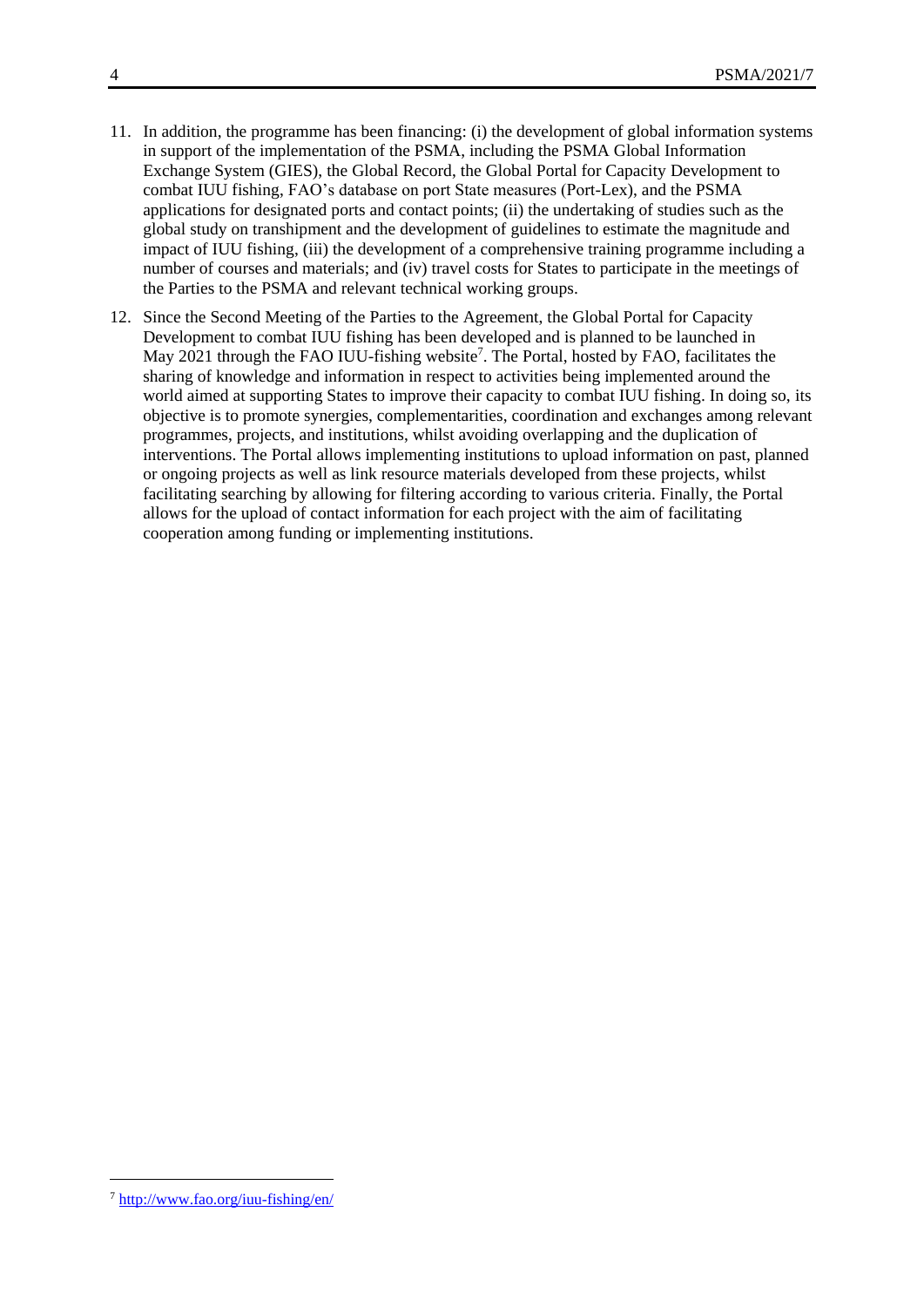#### **ANNEX 1**

| <b>Resource</b>                | Commitments <sup>11</sup><br>2017-2020 |               | <b>Expenditures</b> |                    |           |              |           |
|--------------------------------|----------------------------------------|---------------|---------------------|--------------------|-----------|--------------|-----------|
| partner                        |                                        | 2017          | 2018                | 2019 <sup>13</sup> | 2020      | <b>Total</b> | 2017-2020 |
| EU                             | 4 900 789                              |               | 1 803 617           | 816 149            | 910 709   | 3 530 476    | 2 008 798 |
| Iceland                        | 800 000                                |               |                     | 400 000            |           | 400 000      | 106 287   |
| Norway                         | 4 506 725                              | 1 219 875     |                     | 1 137 482          | 649 928   | 3 007 285    | 1461705   |
| Republic<br>of Korea           | 2 950 000                              |               | 737 927             | 43 500             | 1 100 243 | 1881670      | 839 599   |
| Spain                          | 172 438                                |               |                     | 57078              | 115 361   | 172 438      | 172 438   |
| Sweden                         | 5 800 600                              |               | 5 807 68814         |                    |           | 5 807 688    | 1995 091  |
| United<br>States of<br>America | 973 741                                |               | 973 741             |                    |           | 973741       | 836 801   |
| <b>Total</b>                   | 20 104 294                             | 1 2 1 9 8 7 5 | 9 322 973           | 2 454 209          | 2 776 241 | 15 773 298   | 7 420 720 |

**Table 1.** PGM/MUL/2016-2021/PSMA: FAO Global Capacity Development Programme to support the implementation of the  $PSMA<sup>8</sup>$ . Commitments, contributions and expenditures as at 31 December 2020 (USD)<sup>9 10</sup>.

-

<sup>&</sup>lt;sup>8</sup> The programme does not only cover capacity development for PSMA implementation but also complementary instruments, tools and other related international processes.

<sup>&</sup>lt;sup>9</sup> All data and information is provided for informational purposes only and should not be relied upon for any other use. In particular, it is not intended for financial reporting which is governed by the relevant agreements between FAO and the concerned Resource Partners.

<sup>&</sup>lt;sup>10</sup> Net of interests accrued.

<sup>&</sup>lt;sup>11</sup> As stipulated in formal agreements between FAO and relevant Resource Partners.

<sup>&</sup>lt;sup>12</sup> Contributions received by FAO. The difference between Commitments and Contributions relate to commitments paid or to be paid in instalments.

<sup>&</sup>lt;sup>13</sup> In June 2019, the Parties adopted the Terms of Reference for the Funding Mechanisms under Part 6 of the PSMA.

<sup>&</sup>lt;sup>14</sup> Higher contribution than commitment is due to exchange rate gain.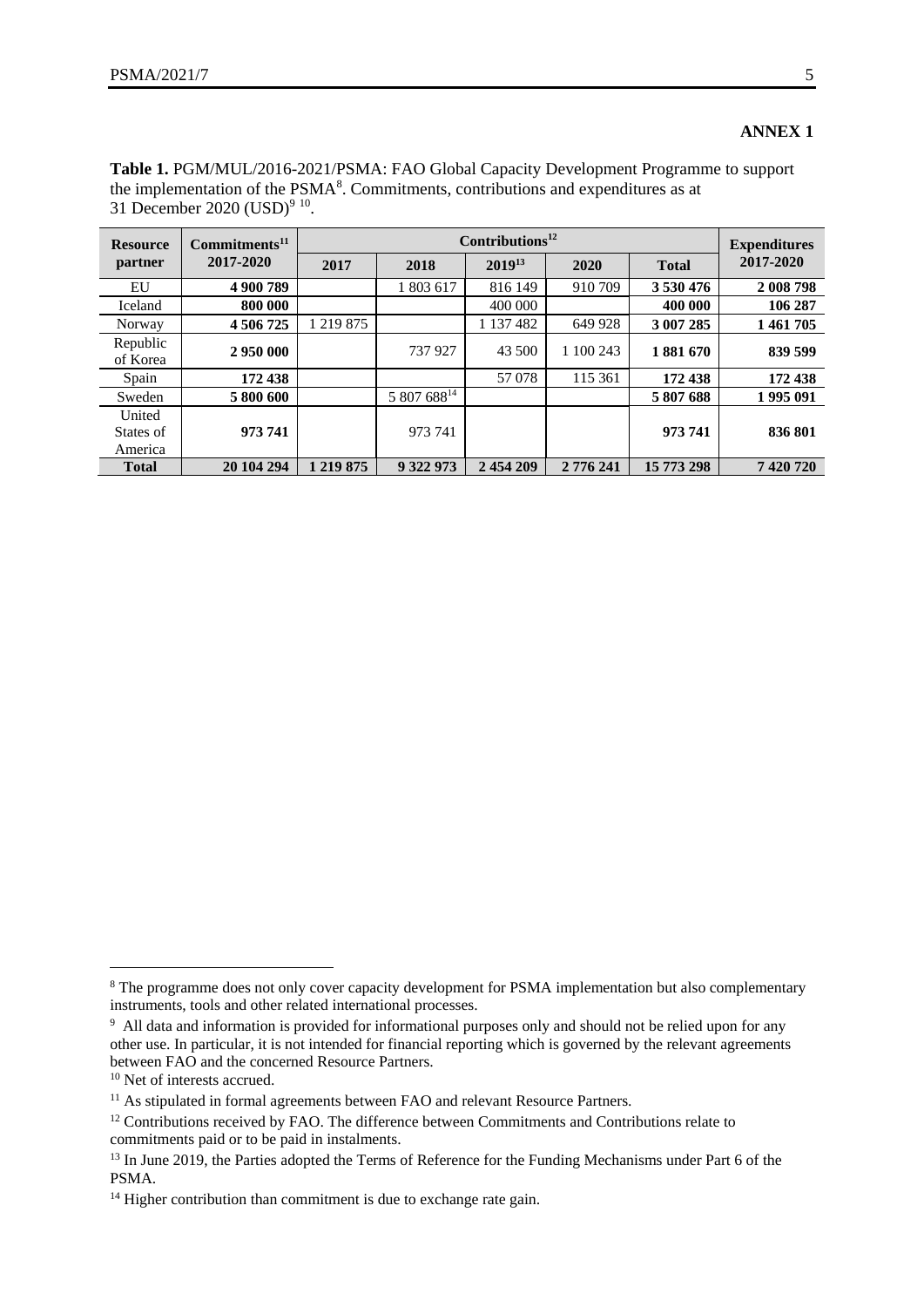## **ANNEX 2**

|                                     | <b>PSMA</b><br>Party    | National<br>strategy and<br>roadmap | In-country assistance   |                         | International training |                    |
|-------------------------------------|-------------------------|-------------------------------------|-------------------------|-------------------------|------------------------|--------------------|
| Country                             |                         |                                     | Policy/<br>legislation  | MCS/<br>enforcemen<br>t | Legal                  | Port<br>inspection |
| <b>Bahamas</b>                      | $\checkmark$            | $\checkmark$                        | $\overline{\checkmark}$ | $\checkmark$            |                        |                    |
| <b>Brazil</b>                       |                         |                                     |                         | $\overline{\checkmark}$ |                        |                    |
| Cambodia                            | $\checkmark$            |                                     | $\checkmark$            |                         |                        |                    |
| Colombia                            |                         | $\checkmark$                        | $\checkmark$            |                         |                        |                    |
| Costa Rica                          | $\checkmark$            | $\checkmark$                        | $\checkmark$            |                         | $\checkmark$           | $\checkmark$       |
| Cuba                                | $\overline{\checkmark}$ | $\checkmark$                        |                         |                         | $\checkmark$           |                    |
| Dominica                            | $\checkmark$            | $\checkmark$                        |                         |                         |                        |                    |
| Dominican Republic                  |                         | $\checkmark$                        | $\checkmark$            | $\checkmark$            |                        |                    |
| Ecuador                             | $\checkmark$            | $\checkmark$                        | $\checkmark$            |                         | $\checkmark$           | $\checkmark$       |
| <b>Equatorial Guinea</b>            |                         | $\checkmark$                        |                         |                         |                        |                    |
| Gabon                               | $\checkmark$            | $\checkmark$                        |                         |                         |                        |                    |
| Ghana                               | $\checkmark$            | $\checkmark$                        | $\checkmark$            |                         | $\checkmark$           |                    |
| Guinea                              | $\checkmark$            | $\checkmark$                        | $\checkmark$            | $\checkmark$            |                        | $\checkmark$       |
| Guyana                              | $\checkmark$            | $\checkmark$                        | $\checkmark$            | $\checkmark$            |                        |                    |
| Indonesia                           | $\checkmark$            | $\checkmark$                        | $\checkmark$            |                         | $\checkmark$           |                    |
| Jamaica                             |                         | $\checkmark$                        | $\checkmark$            | $\checkmark$            |                        |                    |
| Liberia                             | $\checkmark$            | $\checkmark$                        | $\checkmark$            | $\checkmark$            |                        |                    |
| Madagascar                          | $\checkmark$            | ✓                                   |                         |                         |                        | $\checkmark$       |
| Malaysia                            |                         |                                     | $\overline{\checkmark}$ |                         |                        |                    |
| Maldives                            | $\checkmark$            |                                     | $\checkmark$            |                         |                        |                    |
| Marshall Islands                    |                         |                                     |                         |                         | $\checkmark$           |                    |
| Mauritania                          | $\checkmark$            |                                     |                         |                         |                        | $\checkmark$       |
| Micronesia (Federated<br>States of) |                         |                                     |                         |                         | $\checkmark$           |                    |
| Mozambique                          | $\checkmark$            | $\checkmark$                        |                         |                         |                        |                    |
| Myanmar                             | $\checkmark$            | $\checkmark$                        |                         |                         |                        |                    |
| Namibia                             | $\checkmark$            | $\checkmark$                        |                         |                         | $\checkmark$           |                    |
| Palau                               | $\checkmark$            | $\checkmark$                        |                         |                         |                        |                    |
| Panama                              | $\checkmark$            | $\checkmark$                        | $\checkmark$            | ✓                       | $\checkmark$           | $\checkmark$       |
| Papua New Guinea                    |                         |                                     |                         |                         | $\checkmark$           |                    |
| Peru                                | $\checkmark$            | $\checkmark$                        | ✓                       | $\checkmark$            | $\checkmark$           | $\checkmark$       |
| Philippines                         | $\checkmark$            | $\checkmark$                        | $\checkmark$            |                         |                        |                    |
| Saint Vincent and the               |                         |                                     | ✓                       |                         |                        |                    |
| Grenadines                          | $\checkmark$            | $\checkmark$                        |                         | $\checkmark$            | $\checkmark$           |                    |
| São Tome and Principe               | $\checkmark$            | ✓                                   |                         |                         |                        |                    |
| Sierra Leone                        | $\checkmark$            | $\checkmark$                        | ✓                       | ✓                       |                        |                    |
| Solomon Islands                     |                         |                                     |                         |                         | $\checkmark$           |                    |
| Somalia                             | $\checkmark$            | $\checkmark$                        |                         |                         |                        |                    |
| South Africa                        | $\checkmark$            | $\checkmark$                        |                         |                         |                        |                    |
| Sri Lanka                           | $\checkmark$            |                                     |                         | $\checkmark$            |                        |                    |
| Sudan                               | $\checkmark$            | $\checkmark$                        |                         |                         | $\checkmark$           |                    |

**Table 2.** National level PSMA-related capacity development support (2017-2021)